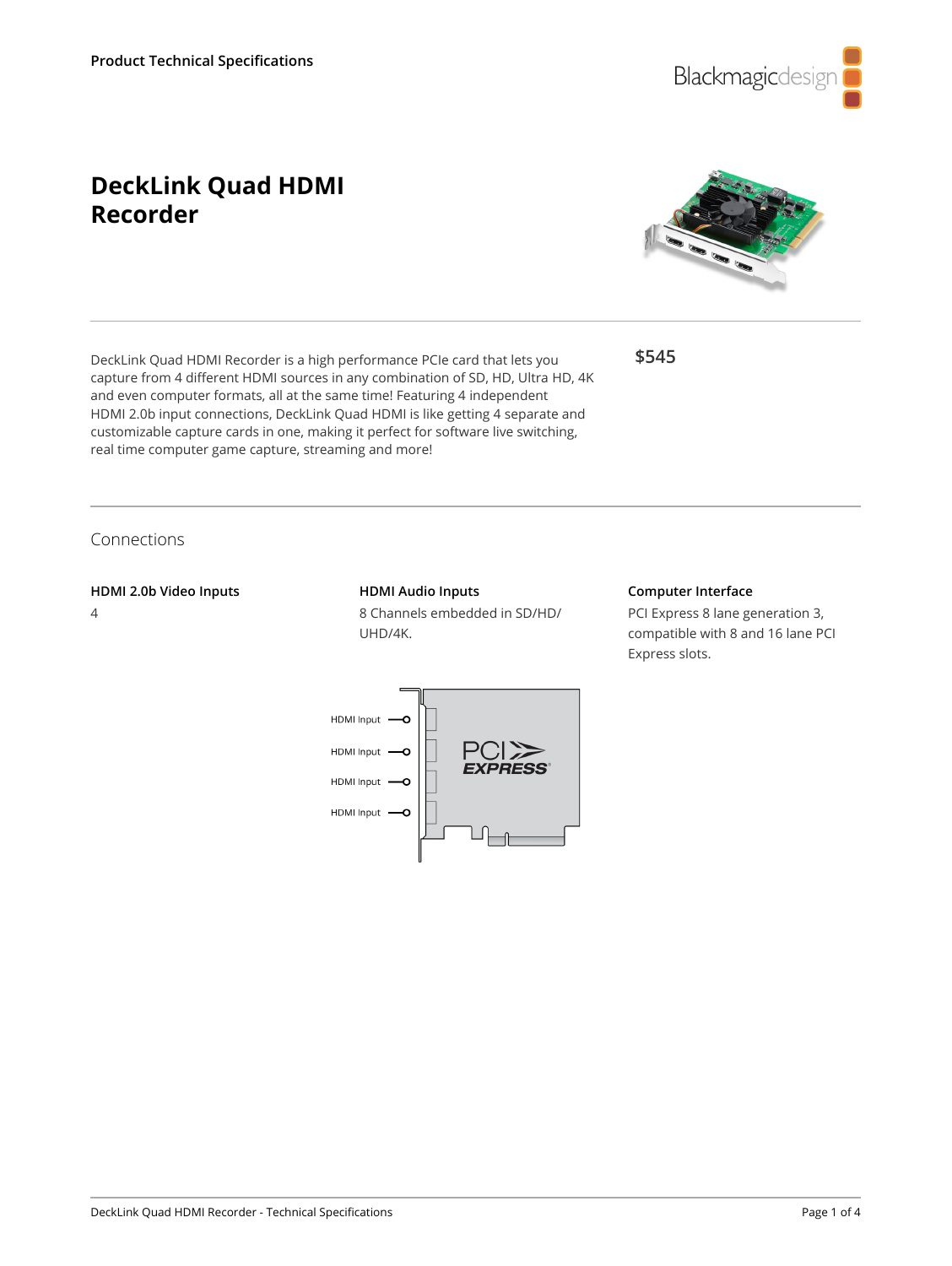# Supported Codecs

AVC-Intra, AVCHD, Canon XF MPEG2, Digital SLR, DV-NTSC, DV-PAL, DVCPRO50, DVCPROHD, DPX, HDV, XDCAM EX, XDCAM HD, XDCAM HD422, DNxHR, DNxHD, Apple ProRes 4444, Apple ProRes 422 HQ, Apple ProRes 422, Apple ProRes LT, Apple ProRes 422 Proxy, Uncompressed 8-bit 4:2:2, Uncompressed 10‑bit 4:2:2.

### Software

### **Software Included**

Media Express, Disk Speed Test, Blackmagic Desktop Video Utility and Blackmagic driver on Mac OS and Windows. Media Express, Blackmagic Desktop Video Utility and Blackmagic driver on Linux.

### **Internal Software Upgrade**

Firmware built into software driver. Loaded at system start or via updater software.

### **Physical Installation**

PCI Express 8 lane generation 3, compatible with 8, 16 lane PCI Express slots on Mac OS, Windows and Linux. Please check the Support pages to see the full system requirements.

### Software Applications







**Other supported applications include:** Cinegy Capture Pro, DevTek EasyMediaSuite, Glookast Capturer, Livestream Producer, Metus Ingest, Softron MovieRecorder,

ToolsOnAir just:in,

Burst Video WebClip2Go & [REC]Marker.

Video Standards

### **SD Video Standards** 525i59.94 NTSC, 625i50 PAL

### **HD Video Standards**

720p50, 720p59.94, 720p60 1080p23.98, 1080p24, 1080p25, 1080p29.97, 1080p30, 1080p50, 1080p59.94, 1080p60 1080i50, 1080i59.94, 1080i60

#### **Ultra HD Video Standards**

2160p23.98, 2160p24, 2160p25, 2160p29.97, 2160p30, 2160p50, 2160p59.94, 2160p60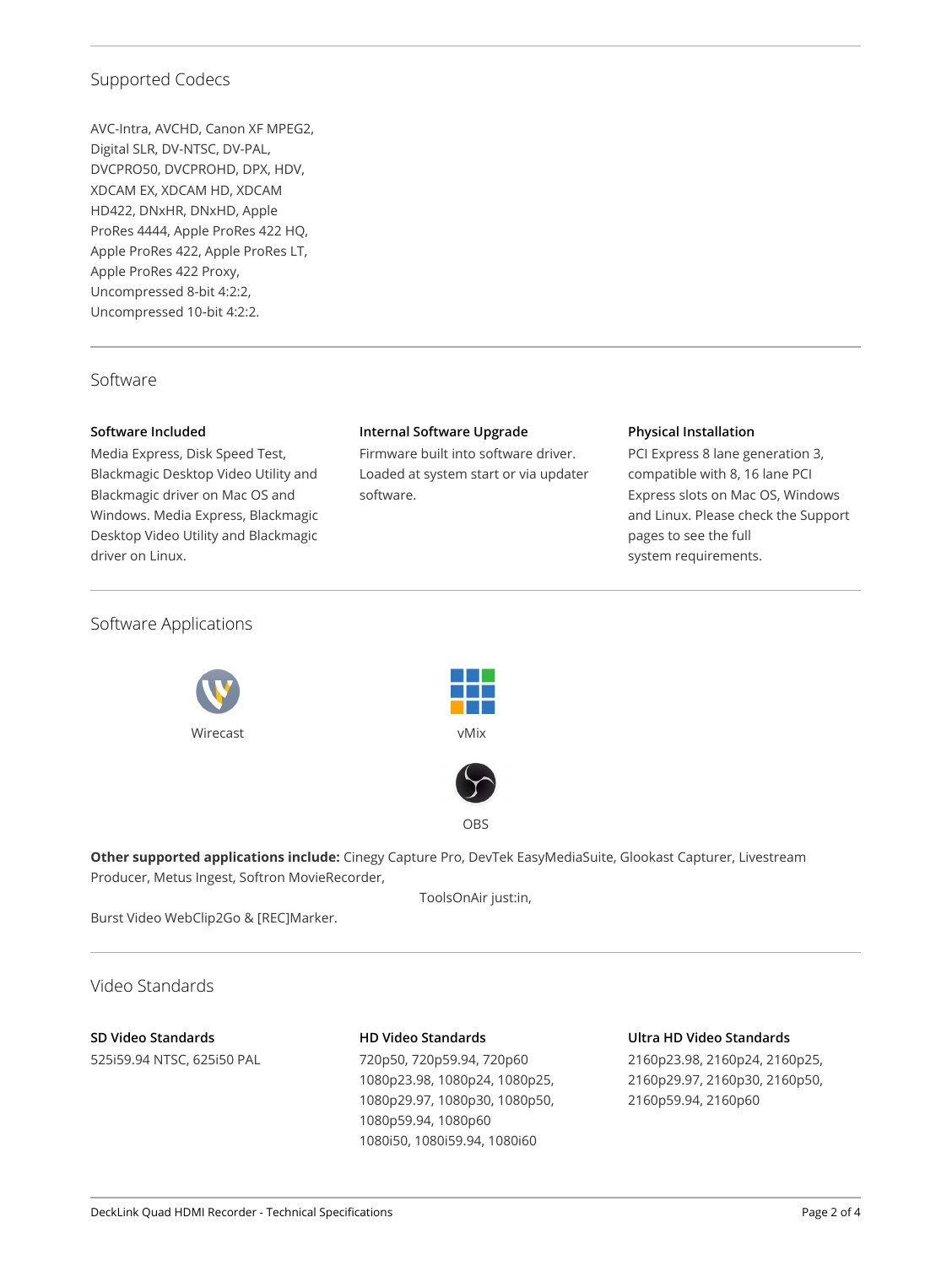#### **4K Video Standards**

4Kp23.98 DCI, 4Kp24 DCI, 4Kp25 DCI, 4Kp29.97 DCI, 4Kp30 DCI, 4Kp50 DCI, 4Kp59.94 DCI, 4Kp60 DCI

### **Digital Video Interface (DVI) Standards**

# 640x480p60, 800x600p50, 800x600p60, 1440x900p50 1440x900p60, 1440x1080p50 1440x1080p60, 1600x1200p50, 1600x1200p60, 1920x1200p50, 1920x1200p60, 1920x1440p50, 1920x1440p60, 2560x1440p50, 2560x1440p60, 2560x1600p50, 2560x1600p60

#### **Audio Sampling**

Television standard sample rate of 48 kHz and 24 bit.

### **HDMI Color Precision**

8, 10, 12-bit RGB 4:4:4 in all modes up to 4Kp30 DCI and 8, 10-bit YUV 4:2:2 and 4:2:0 in all modes. 8‑bit RGB 4:4:4 in all DVI modes.

#### **Color Space**

REC 601, REC 709, REC 2020

### **HDMI Video Sampling**

4:4:4, 4:2:2 and 4:2:0

### **HDMI Configuration**

HDMI 2.0b supports Deep Color and HDR.

### **Multiple Rate Support**

HDMI inputs are switchable between SD, HD, Ultra HD, 4K DCI and DVI modes.

### **Copy Protection**

HDMI input is unable to capture from copy protected HDMI sources. Always confirm copyright ownership before capture or distribution of content.

# Physical Specifications



# Operating Systems



Mac 10.14 Mojave, Mac 10.15 Catalina or later.



Windows 8.1 and 10, all 64-bit. Linux